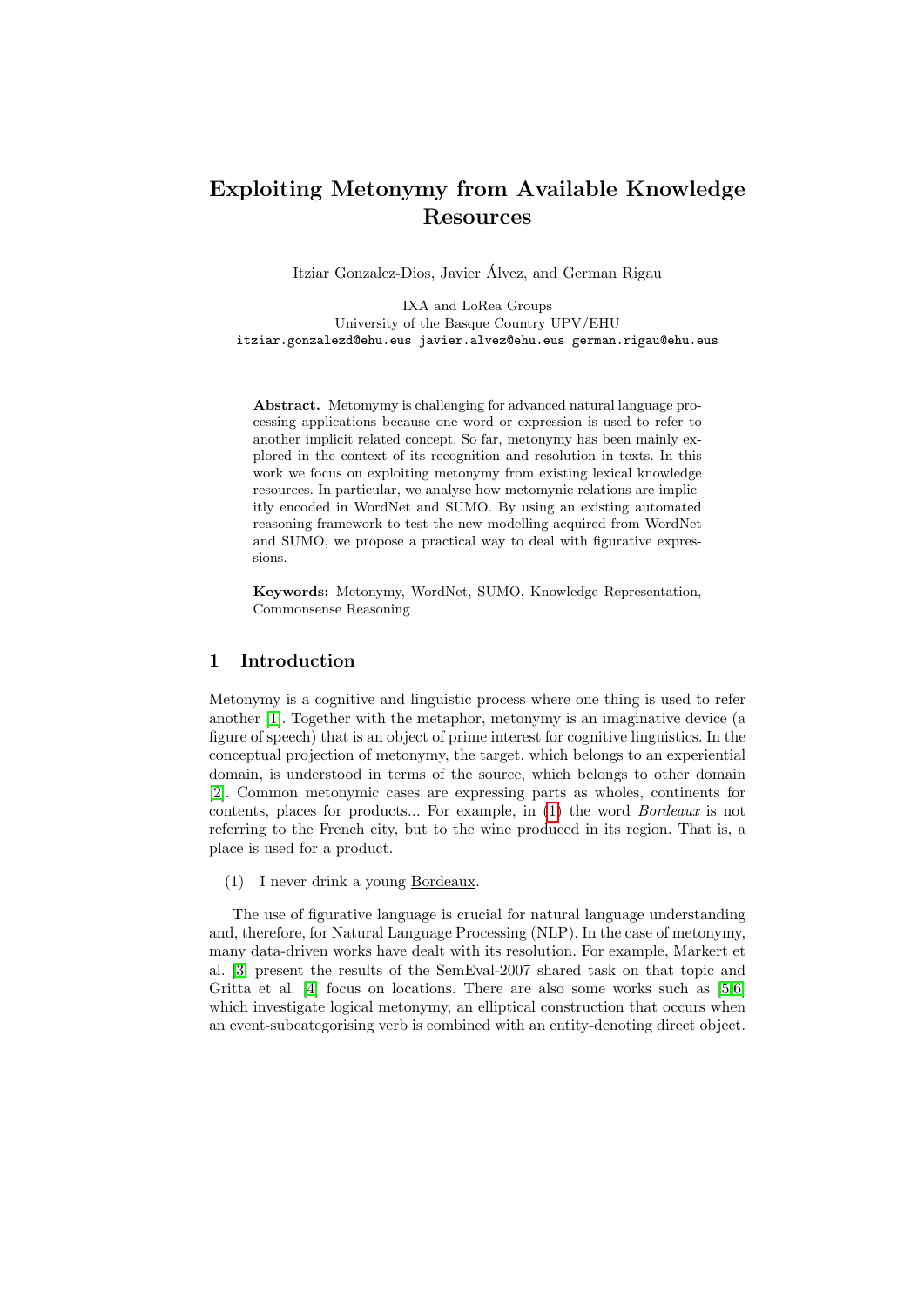#### 2 Itziar Gonzalez-Dios, Javier Alvez, German Rigau ´

In this work we analyse the characterisation of metomymy in existing Lexical Knowledge Resources (LKRs). The LKRs we use in this paper are the semantic network WordNet [\[7\]](#page-9-6) and the SUMO ontology [\[8\]](#page-9-7). WordNet [\[7\]](#page-9-6) has implicit metonymic relations that need to be extracted and SUMO has no formal representation of metonymy. That is why, we explore how we can reuse the information in WordNet to model it in SUMO, and start a discussion towards making these relations explicit and systematised in WordNet. We concentrate on the membership relation of locations and organisations that are coded in WordNet. For instance, the words Andorra and Hanseatic League denote respectively in [\(2\)](#page-1-0) and [\(3\)](#page-1-1) a government that is formed by group of people and a group of cities formed by group of people, and not as regions or organisations on their own, but we use them with metonymic reading to get a more efficient and economic communication.

- <span id="page-1-0"></span>(2) Andorra does not close border with Catalonia.
- <span id="page-1-1"></span>(3) The Hanseatic League carried out an active campaign against pirates.

If we look for Andorra and Hanseatic League in WordNet we do find that Andorra (nation) has Andorran (inhabitant) as member and Hanseatic League (political organisation) has Bremen (city) as its member. That is, Andorra and Hanseatic League are represented also as group of people in WordNet and not only as locations or organisations. That is why, we think that the member relation in WordNet can be a good clue to detect metonymic readings.

So, the aim of this paper is to detect metonymic candidates via the member relation in WordNet and propose an approach to show that it is possible to deal with figurative expressions. Exactly, we explore how we can reuse the information in WordNet to model it in SUMO, and, moreover, we propose to start a discussion towards making these relations explicit and systematised in WordNet. Another aim of this work is to ease the burden and the cost of creating new resources by exploring the interoperability of the ones that are available in order to create a future framework for commonsense reasoning.

This paper is structured as follows: in Section [2](#page-1-2) we present the analysis of metonymy in the LKRs, in Section [3](#page-3-0) we explain our approach to treat metonymy that we evaluate in Section [4,](#page-5-0) we discuss the results in Section [5](#page-7-0) and we conclude and outline the future work in Section [6.](#page-8-0)

# <span id="page-1-2"></span>2 Analysing Metonymy in WordNet and SUMO

Metonymic readings in WordNet are not specifically labelled, but some are coded within the *member* relation. Based on the annotation framework of [\[3\]](#page-9-2) where they distinguished metonymic patterns for locations (place-for-people, place-forevent...), organisations (org-for-members, org-for-event...) and class-independent categories (object-for-name and object-for-representation), we have decided to extract the synsets denoting locations and organisations, which, in our opinion, are candidates for being metonymic.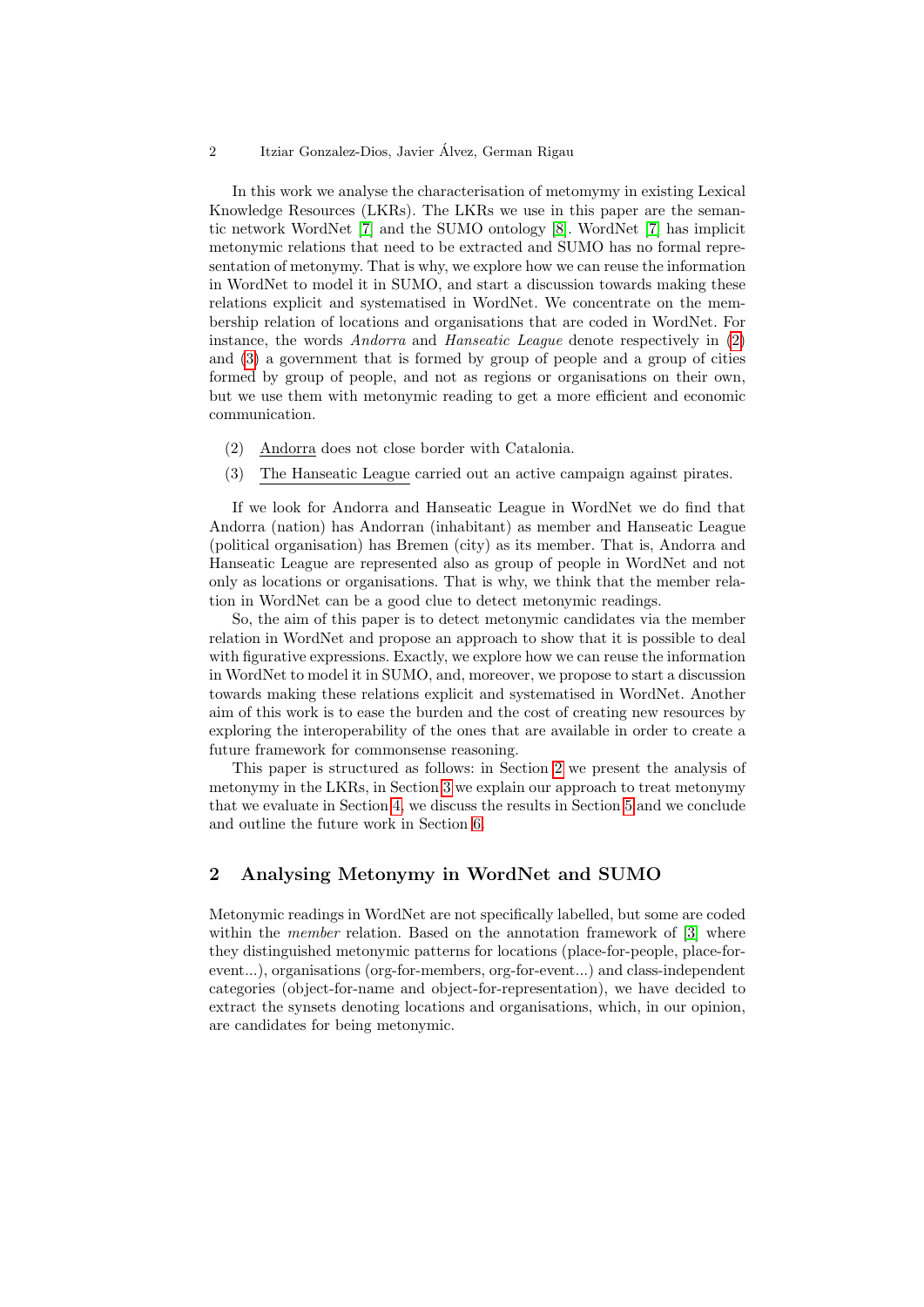Exploiting Metonymy from Available Knowledge Resources 3

| Candidate type | Selected BLCs                                                                                                                                                                                                                                             |  |  |  |  |  |
|----------------|-----------------------------------------------------------------------------------------------------------------------------------------------------------------------------------------------------------------------------------------------------------|--|--|--|--|--|
| Locations      | $area_n^1$ , capital <sub>n</sub> <sup>3</sup> , district <sub>n</sub> <sup>1</sup> , country <sub>n</sub> <sup>2</sup> , state <sub>n</sub> <sup>1</sup> , American_State <sub>n</sub> <sup>1</sup> , ge-                                                |  |  |  |  |  |
|                | $lographical\_area_n^1$ , $desert_n^1$ , $city_n^1$ , national_capital <sub>n</sub> , state_capital <sub>n</sub> ,<br>national_park <sub>n</sub> , town <sub>n</sub> , region <sub>n</sub> , boundary <sub>n</sub> , end <sub>n</sub> , port <sub>n</sub> |  |  |  |  |  |
| Organisations  | organization <sub>n</sub> , gathering <sub>n</sub> , lineage <sub>n</sub> , terrorist_organization <sub>n</sub> ,<br>$artistic\_movement_n^1$                                                                                                             |  |  |  |  |  |
| -- - -         | $\sim$ $\sim$ $\sim$ $\sim$ $\sim$                                                                                                                                                                                                                        |  |  |  |  |  |

<span id="page-2-0"></span>Table 1. Selected BLCs to find metonymic candidates

In order to extract the candidates, we have selected the Basic Level Concepts (BLCs) [\[9\]](#page-9-8) presented in Table [1](#page-2-0) relating locations and organisations. In this paper, we will use the format  $word_n^s$ , where s is the sense number of the *word* and  $n$  means that it is a noun. For brevity, we will only show a representative variant of each selected BLC synset in the table. Based on those BLCs we have also gathered their hyponyms as long as their semantic file was location for locations and *group* for organisations. In total we have selected 156 candidate synsets.

Following, among those candidates we have extracted the synset pairs that are linked via the member relation. This way, we have obtained a dataset of 672 metonymic pairs. This way, we have detected some of the implicit metonymic readings in WordNet.

The SUMO counterpart of the WordNet member relation is the predicate  $member_r$  which relates an individual object (i.e. an instance of the SUMO class  $Object_c$ , the class for ordinary objects) as part of a collection (i.e. an instance of Collection<sub>c</sub>, the class where its member can be altered without changing the nature of the collection itself). To denote SUMO concepts in this paper we will use the symbol  $c$  for SUMO classes and  $r$  for SUMO relations.

Moreover, WordNet and SUMO are linked via a semantic mapping [\[10\]](#page-9-9). This mapping links a synset to a SUMO concept by means of the relations *equivalence* (both mean the same) or subsumption/instantiation (the semantics of the SUMO concept is more general than the semantics of the synset in WordNet). The semantic mapping relation is denoted, in this paper, by appending as suffix the symbols  $\dot{ } = '$  (equivalence),  $\dot{ } +'$  (subsumption) and  $\dot{ }$ <sup>'</sup> (instantiation) to the corresponding SUMO concept. This way, the synset  $Hardy_n^1$  presented in [\(4\)](#page-2-1) is mapped to  $Man_c+$  and  $LaureL and_Hardy_n^1$  is to  $Group_c+.$  It is important to mention that no metonymic readings are coded in the original mapping, only literal.

<span id="page-2-1"></span>So, if we cross-check the knowledge in WordNet (the pairs in the dataset we have extracted) and SUMO (see Section [4\)](#page-5-0), we see that example [\(4\)](#page-2-1) is validated: from the knowledge in SUMO it is possible to infer that some instances of  $Man_c$ and  $Group_c$  are related be member<sub>r</sub>. In other words, humans can be members of groups. On the contrary, Example  $(5)$  is unvalidated since  $France_n^1$  is connected to  $National<sub>c</sub>$  + and  $National<sub>c</sub>$  is not instance of Collection<sub>c</sub>. That is, France<sub>n</sub><sup>1</sup> is not understood as a group of people in the mapping to SUMO, but as a mere region (an object) and, therefore, cannot have members.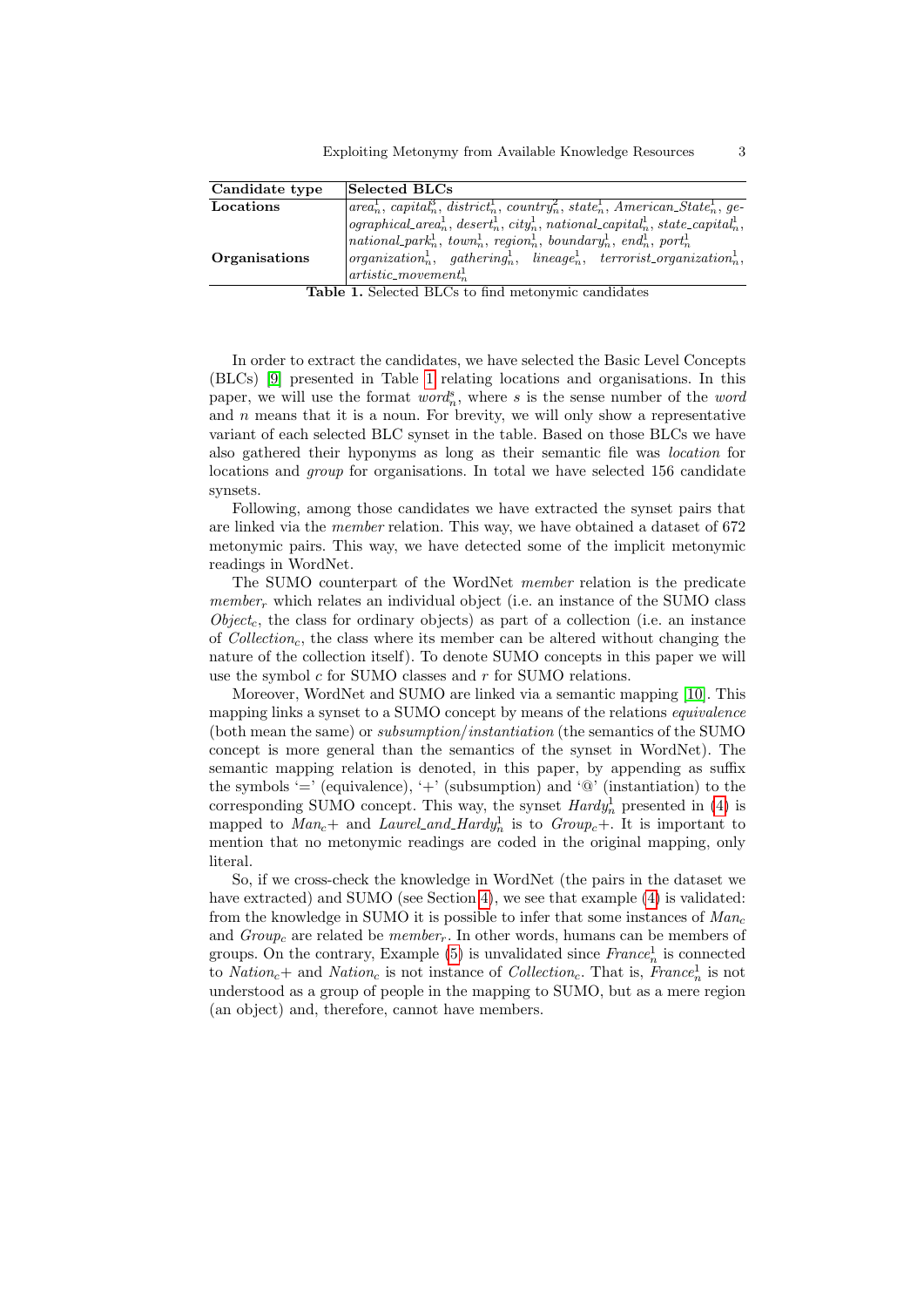- 4 Itziar Gonzalez-Dios, Javier Alvez, German Rigau ´
	- (4) a.  $Hardy_n^1$  United States slapstick comedian who played (...)  $(Man_c+)$ —MEMBER OF
		- b. *Laurel\_and\_Hardy*<sub>*n*</sub><sup>1</sup> United States slapstick comedy duo  $(...)$  ( $Group_c+)$ )
	- (5) a. French person<sup>1</sup><sub>n</sub> a person of French nationality. (EthnicGroup<sub>c</sub>+) —MEMBER OF
		- b. *France*<sup>1</sup><sub>*a*</sub> a republic in western Europe; (...)  $(Nation<sub>c</sub>+)$

<span id="page-3-1"></span>Once we have extracted the metonymic candidates, we pursue to model metomymic readings, but where should it be modelled? In the mapping? In the ontology? In both? In the Section [3](#page-3-0) we present our practical approach to deal with this figure of speech.

# <span id="page-3-0"></span>3 Modelling Metonymy

In order to model metonymy based on the WordNet dataset we have analysed both the mapping and the ontology.

## 3.1 Exploring the Mapping

By inspecting the mapping manually by class frequency, we have realised that there is lack of systematicity above all with demonyns: for example [\(6\)](#page-3-2) and [\(7\)](#page-3-3) are mapped to  $FreshWaterArea_c+$  (the class for rivers and lakes) and NaturalLanguage<sub>c</sub>+ (the class for languages) respectively although each one is an individual, [\(8\)](#page-3-4) is mapped to  $EthnicGroup_c+$  (the class for groups of people that share a country, a language...) despite being also a person. The latest is the most frequent case in the dataset.

- <span id="page-3-2"></span>(6)  $Sabine_n^2$  a member of an ancient Oscan-speaking people  $(...)$
- <span id="page-3-3"></span>(7)  $Sotho_n^1$  a member of the Bantu people who  $(...)$
- <span id="page-3-4"></span>(8) Sherpa<sub>n</sub> a member of the Himalayan people  $(\ldots)$

So, in order to correct automatically the mapping of synsets like [\(8\)](#page-3-4), we have created the following heuristic based on the semantic files (SF), the glosses of WordNet the BLCs:

– Change the mapping of a synset from  $EthnicGroup_c$  to  $Human_c$  (the class for modern man and woman) if its BLC is  $person<sub>n</sub><sup>1</sup>$ ; its SF is person; and there is one of the following expressions a member of, a native or inhabitant of, an inhabitant of, a person of, a speaker of, a German inhabitant of, a native or resident or, a resident of, a native of, a Greek inhabitant of, a native or resident of, a person of, inhabitant of, a Polynesian native or inhabitant of or an American who lives in in its gloss.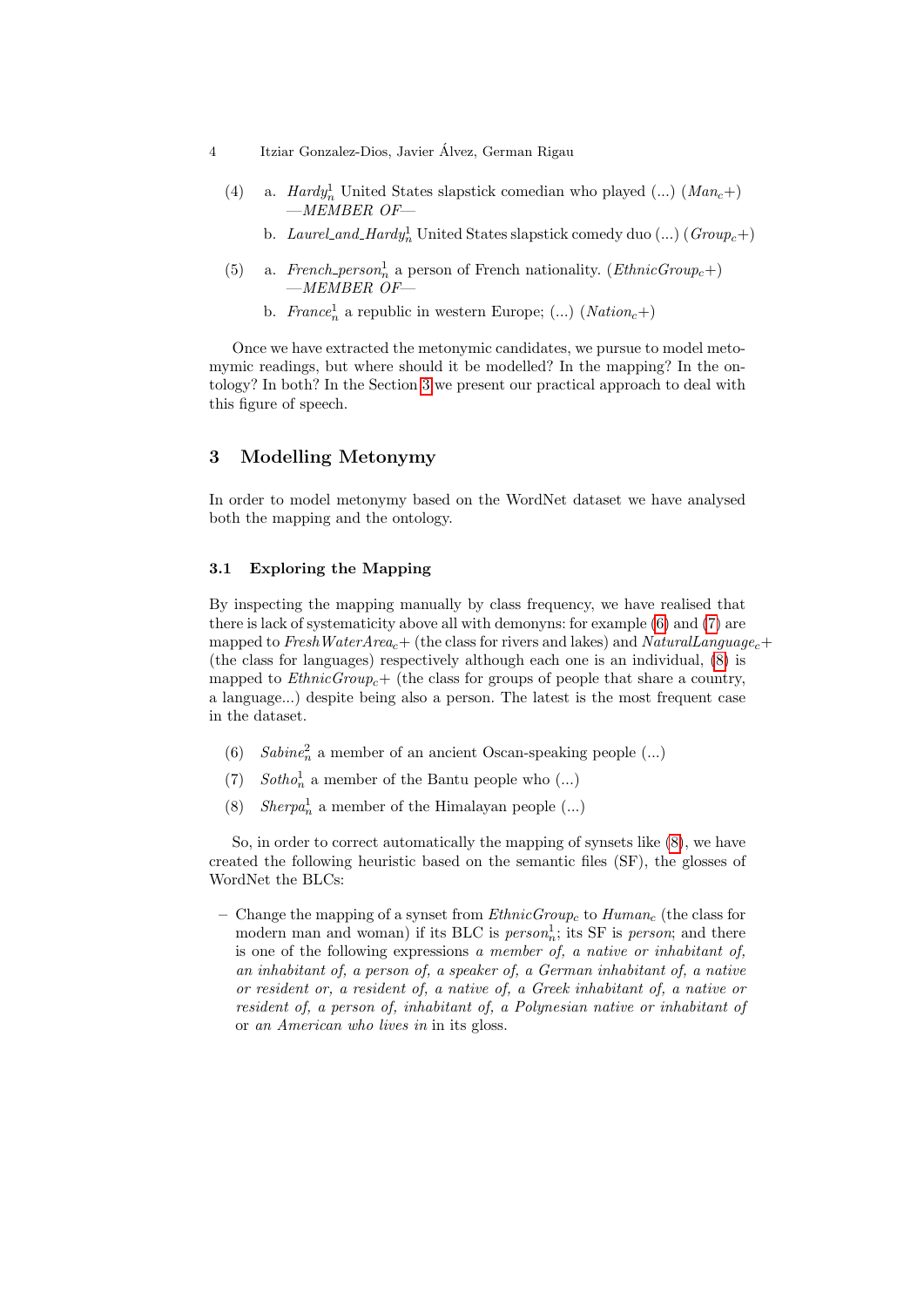This way, we have corrected the mapping of 272 synsets.

We have also manually analysed the mapping of the synsets that are connected to a SUMO concept different from  $EthnicGroup_c$  but that fulfil the remaining above conditions. Out of 75 synsets we have corrected 30, most of them corrected to the SUMO class  $Human_c$ , namely cases such as [\(6\)](#page-3-2) and [\(7\)](#page-3-3).

For the other kind of errors (not relating demonyns), we have extracted the synsets containing the expressions an *island territory of, an island in* and a glacial lake. Out of 6 synsets we have corrected 3 manually.

In total, we have corrected the mapping 308 synsets: 33 manually and 272 automatically.

After having corrected the mapping, we have modelled the metonymy. To that end, we have added the  $Group_c+$  class to the synsets in the b part of the pair. This way, we have created a corrected and modelled mapping (CMM).

#### 3.2 Exploring the Ontology

In order to start exploring the ontology we have performed an error analysis on the most frequent metonymic pairs that remained unresolved in [\[11\]](#page-9-10). The first inspection revealed us the respective members of cities, countries... and groups or organisations as members of other groups or organisations were not validated. As mentioned before, the predicate member<sub>r</sub> in SUMO relates instances of  $Object_c$ and  $Collection_{c}$ , but regions, for example, are not connected to (subconcepts of) Collection<sub>c</sub> and groups are not connected to (subconcepts of) Object<sub>c</sub>. So, according to SUMO, they cannot be related as part or whole in member pairs.

After this analysis, we have included 22 new general axioms in the ontology for organisations and regions that modelled metonymy and added missing related knowledge. Next, we describe two of the introduced axioms:

– Relating the regions, any SUMO concept related to some instance of  $LandArea_c$ (the general class for areas where predominates solid ground and includes all the nations, states, provinces...) by  $member_r$  as whole is restricted to be instance of  $Agent_c$  (the class for something or someone that can act on its own and produce changes), which is superclass of both  $Organization_c$  (the class for corporations or similar institutions) and  $Human_c$ . That means that countries can have humans and organisations as members. This way, we will validate example [\(2\)](#page-1-0):  $\text{Andorra}_n^1 \ ( \text{National}_c + )$  can have  $\text{Andorra}_n^1 \ ( \text{Human}_c + )$ as member.

```
(forall (?LAND ?MEMBER)
(=>(and
         (instance ?LAND LandArea)
         (member ?MEMBER ?LAND))
     (instance ?MEMBER ?Agent)))
```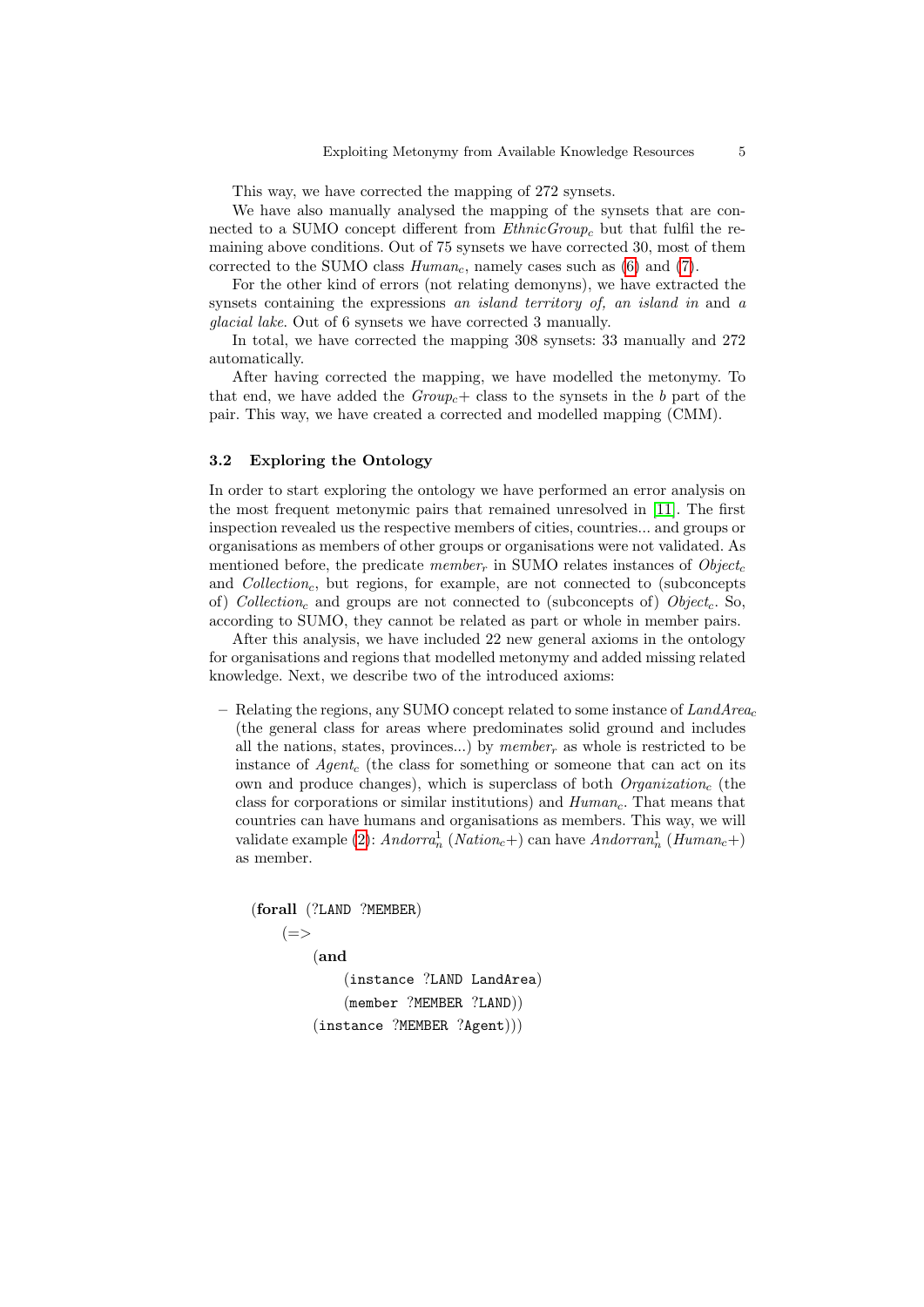- 6 Itziar Gonzalez-Dios, Javier Alvez, German Rigau ´
	- Relating the organisations, any instance of *PoliticalOrganization<sub>c</sub>* (the class for organisation that attempt some sort of political change) is restricted to be related by member<sub>r</sub> as whole to some instance of  $GeographicArea_c$  (the general class for geographic locations with definite boundaries). In other words, political organisations can have countries, cities... as members. This way, we will validate example [\(3\)](#page-1-1):  $Hanseatic\_ League_n^1$  (*PoliticalOrganization<sub>c</sub>*+) can have  $Bremen_n^1(City_c+)$  as member.

```
(forall (?PORG)
(=>(instance ?PORG PoliticalOrganization)
     (exists (?GAREA)
         (and
             (instance ?GAREA GeographicArea)
             (member ?GAREA ?PORG))))
```
With this kind of axioms we look also for the validation of candidates such as  $Breton_n^1$  as member of  $Bretagne_n^1$  (StateOrProvince<sub>c</sub>+) and  $Belgique_n^1$  (Nation<sub>c</sub>+) as member of  $Benelux_n^1$  (*PoliticalOrganization<sub>c</sub>*+).

# <span id="page-5-0"></span>4 Evaluation Framework and Results

In order to evaluate our interventions, we have used the framework presented by [\[11](#page-9-10)[,12\]](#page-9-11), where competency questions (CQ) based on predefined question patterns (QP) are automatically created taking the knowledge of the WordNet dataset into account. In Figure [1](#page-5-1) we present an example of the CQs that are created.



<span id="page-5-1"></span>Fig. 1. Example of Competency Question about Metonymy Relating Countries and Organizations

In the present work, we have used the QPs presented in the above mentioned work in order to create the CQs for the *member* relation with the original mapping (OM), the original ontology (OO), our corrected and modelled mapping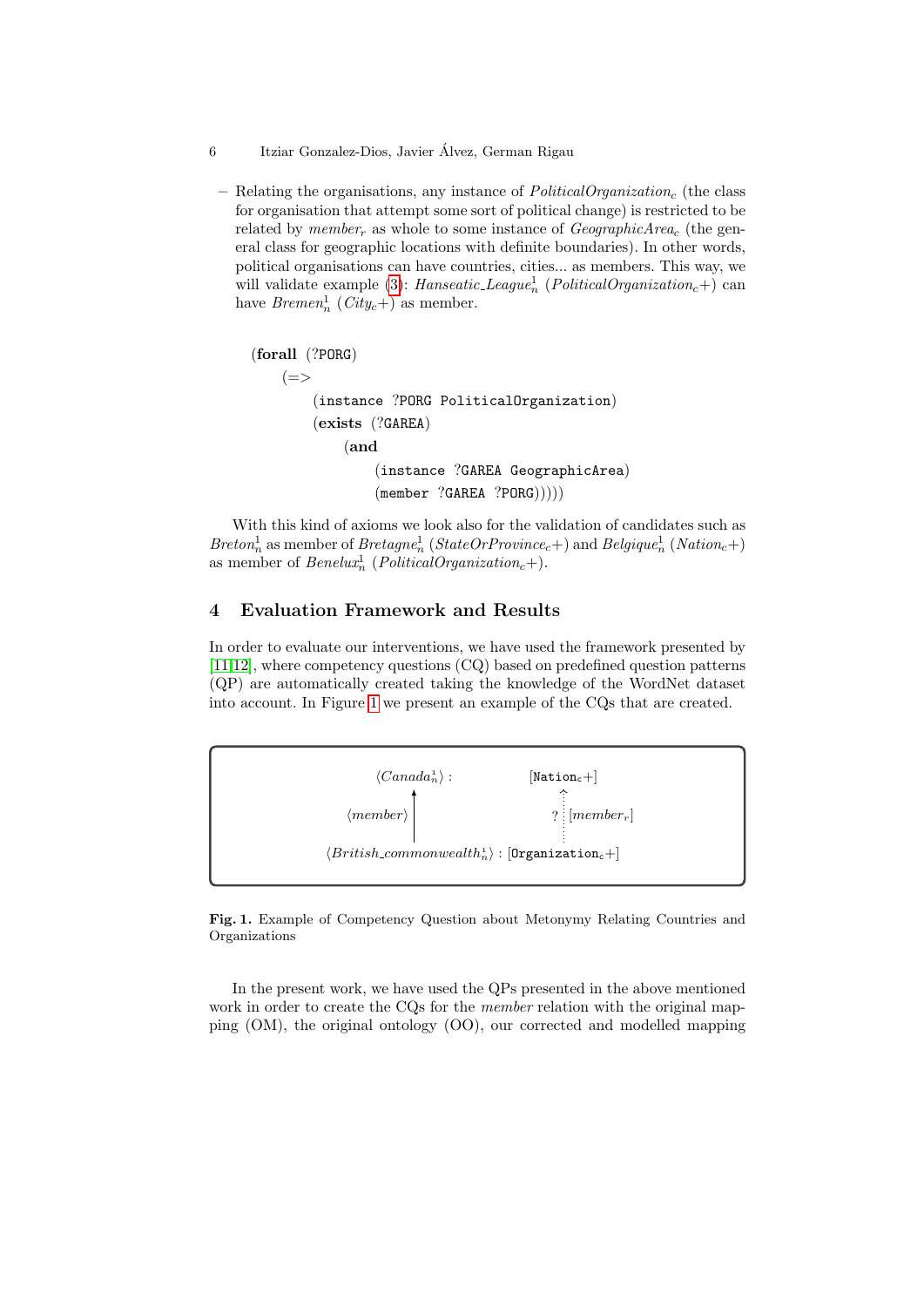(CMM) and our modelled ontology (OM). In order to see which intervention has more impact, we have considered the following cases:

- 1. OM+OO: The starting point with the original mapping and original ontology
- 2. CMM+OO: Measuring the impact of the mapping with the corrected and modelled mapping and original ontology
- 3. OOM+MO: Measuring the impact of the ontology with the original mapping and modelled ontology
- 4. CMM+MO: Measuring the impact of both the mapping and the ontology with the corrected and modelled mapping and modelled ontology

In the first and third cases, 89 CQs are created, while 124 CQs are created in the second and fourth cases. Then, the resulting sets of CQs are experimentally evaluated by using the ATP Vampire  $v4.2.2$  [\[13\]](#page-9-12) in a Intel $\circledR$  Xeon $\circledR$  CPU E5-2640v3@2.60GHz with 2GB of RAM memory per processor. For each test, we have set an execution-time limit of 300 seconds and a memory limit of  $2GB$ .<sup>[1](#page-6-0)</sup> Depending on the outcome provided by the ATP, each CQ can be classified as i) passing (the ATP proves that the knowledge encoded in the CQ is entailed by SUMO); ii) non-passing (the knowlegde encoded in the CQ is incompatible with SUMO since the ATP proves that its negation is entailed); or iii) unknown (if the ATP finds no proof).

The results of these experiments are presented in Table [2.](#page-6-1) More concretely, we provide the number of metonymic pairs that are validated (Validated column), unvalidated (Unvalidated column) and unclassified (Unclassified column). Roughly speaking, a metonymic pair is classified as validated/unvalidated/unclassified if the corresponding CQ is decided to be passing/non-passing/unknown respectively. Further, a metonymic pair is also classified as unvalidated if the mapping information is incompatible with the SUMO predicate  $member_r$ , since no CQ can be obtained. We provide the number of metonymic pair with incompatible mapping information in the column Unvalidated between brackets. On this basis, we calculate the recall (Recall column), precision (Precision column) and the  $F1$  measure (F1 column): recall is validated pairs divided by total pairs, precision is validated pairs divided by the sum of validated and unvalidated pairs and F1 is the harmonic mean between precision and recall.

|          |     | Experiment Validated Unvalidated Unclassified Recall Precision |      |       |       | F1    |
|----------|-----|----------------------------------------------------------------|------|-------|-------|-------|
| $OM+OO$  | 4   | 357 (356)                                                      | 311  | 0.006 | 0.011 | 0.008 |
| $CMM+OO$ |     | (11)<br>12                                                     | 6551 | 0.007 | 0.294 | 0.015 |
| $OM+MO$  | 197 | 359 (356)                                                      | 1161 | 0.293 | 0.354 | 0.321 |
| $CMM+MO$ | 483 |                                                                | 177  | 0.719 | 0.976 | 0.828 |

<span id="page-6-1"></span>Table 2. Experimental results

2048

<span id="page-6-0"></span><sup>1</sup> Parameters: --proof tptp --output axiom names on --mode casc -t 300 -m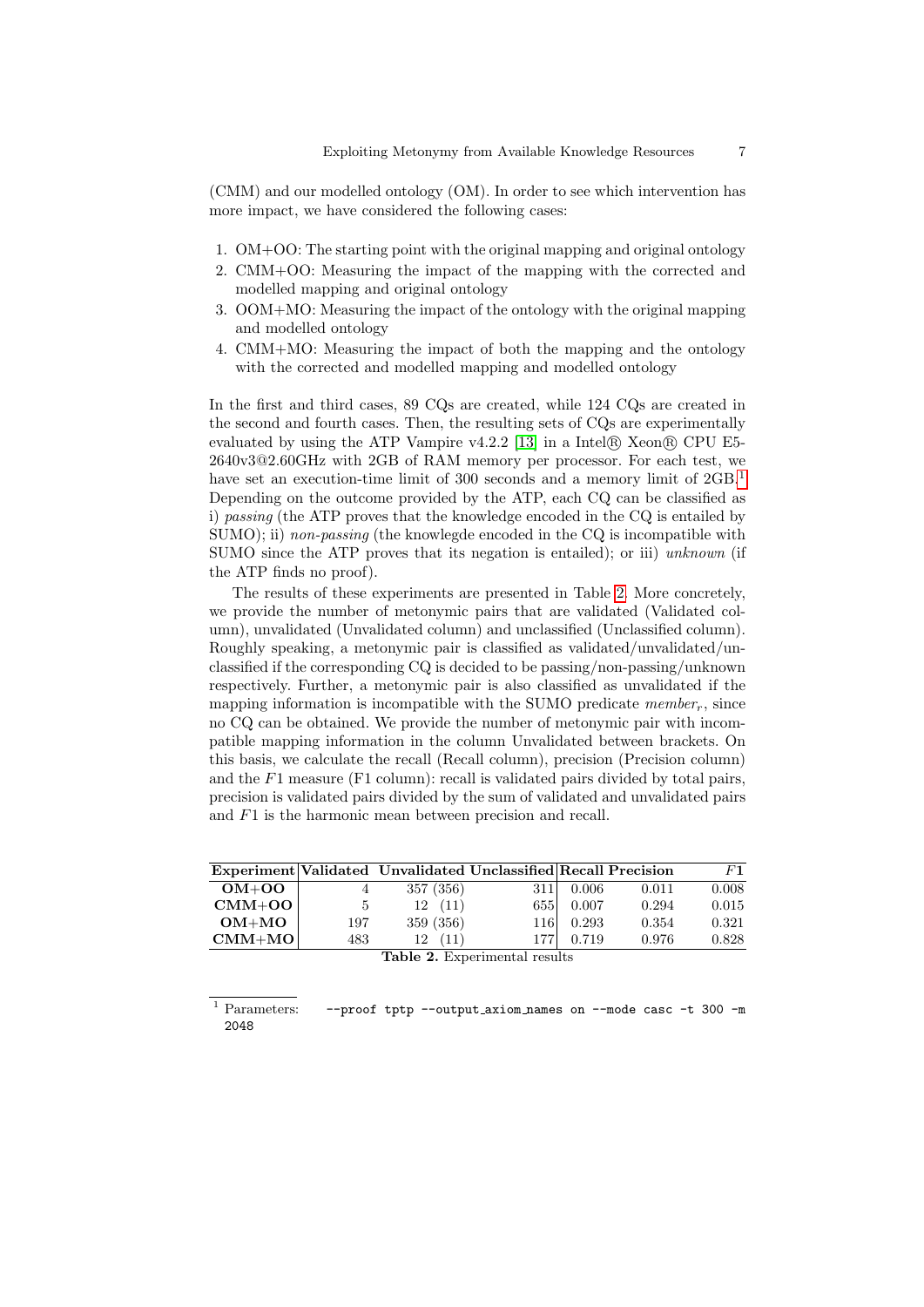#### 8 Itziar Gonzalez-Dios, Javier Alvez, German Rigau ´

Looking at the the experimental results (Table [2\)](#page-6-1), we see that in the first case  $(OM+OO)$  only 4 pairs are validated. Thus, the  $F1$  is really low  $(0.008)$ . By correcting and modelling the mapping (CMM+OO), only one more pair is validated, and although the  $F1$  increases the  $(0.015)$ , the results are still very poor. The important comment on this experimental phase is that more pairs are unclassified (345 more) and that they are no longer unvalidated. That is, this time the mapping information is not incompatible with *member<sub>r</sub>*, but the knowledge encoded in the corresponding CQ is not yet entailed by the ontology. When adding metonymic knowledge in the ontology, but still using the original mapping  $(OM+MO)$ , we see that there is a big improvement in the number of validated pairs: 193 more pairs are validated (total 197) and, thus, F1 is increased if compared to the two previous cases. Further, if we compare the results in the cases CMM+OO and OM+MO, we see that modelling the metonymic knowledge in the ontology has more impact than modelling it in the mapping. Finally, by combining both mapping and ontology modellings (CMM+MO), we see that the results are undoubtedly better: 483 pairs are validated (more than the two thirds of the pairs) and  $F1$  is 0.828, i.e. 0.820 more than in the initial case. However, there is room for improvement: 177 pairs are unclassified and in the case of 12 pairs the mapping information is not compatible with *member<sub>r</sub>*.

In order to look at the results qualitatively, we present two validated examples: [\(9\)](#page-7-1) and [\(10\)](#page-7-2). Like [\(2\)](#page-1-0), [\(9\)](#page-7-1) is validated now because we added axioms that allow countries, regions... to have people and regions as members. Similar to [\(3\)](#page-1-1), [\(10\)](#page-7-2) is validated now because we added axioms to relate countries, nations... to organisations.

- <span id="page-7-1"></span>(9) a.  $Mexican_n^1$  a native or inhabitant of Mexico (...)  $(Human_c+)$ —MEMBER OF
	- b. *Mexico*<sub>n</sub><sup>1</sup> a republic in southern North America(...) (*Nation<sub>c</sub>*+)
- <span id="page-7-2"></span>(10) a. *France*<sub>n</sub><sup>1</sup> a republic in western Europe  $(...)$   $(Nation<sub>c</sub>+)$ —MEMBER OF
	- b.  $NATO_n^1$  an international organization (...) ( $Organization_c+$ )

## <span id="page-7-0"></span>5 Discussion

As mentioned in the previous sections, we have a big improvement, but there still room to work with. That is why we have also performed a detailed analysis of the unvalidated and unclassified pairs.

Regarding the unvalidated pairs, only one pair with compatible mapping information is unvalidated:  $crev_n^2$  (connected to  $GroupOfPeople_c+)$  as member of workforce<sub>n</sub> (connected to  $SocialRole<sub>A</sub>$ +). The reason is that the class of attributes  $SocialRole_A$  can be applied to only individuals, thus not to groups. Being the only one, this case was part of the long tail that we did not analyse during the inspection of the mapping. The other unvalidated pairs have incompatible mapping information: one of the synsets is mapped to a process and therefore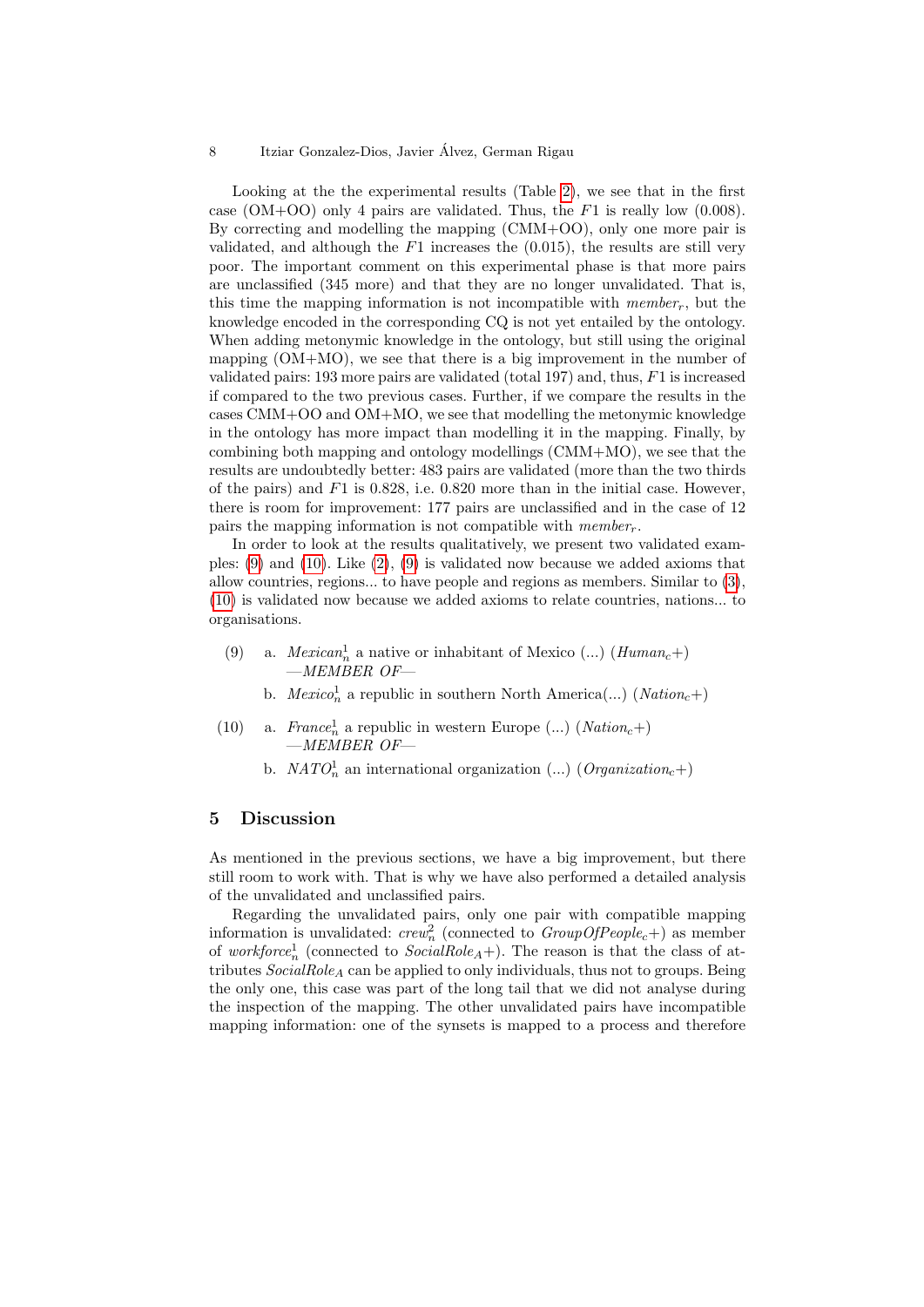CQs cannot be created e.g.  $conference_n^2$  (connected to  $Human_c$ +) as member of  $\textit{conference}_n^1$  (connected to  $\textit{Formal Meeting}_c+$ , which is a SUMO process).

Regarding the unclassified pairs, we need to keep on modelling specific data, as we only modelled general metonymic relations in the ontology. We have also detected mapping errors in 4 synsets whose expressions did not cover such as an Oscan-speaking member of. Moreover, we have identified at least 38 pairs could be validated if we gave the ATP more time.

On the other hand, while modelling the information in the ontology we have realised that the member relation is not always clear in WordNet. Is an organisation *member of* another organisation? Or is it *part of* it? Does it depend? We think that sometimes the distinction is not very clear. For example, the synset  $workforce_n^1$  has a member which is  $crev_n^2$  (an organized group of workmen) and a part which is  $\textit{shift}_n^7$  (a crew of workers who work for a specific period of time).

That is why we consider that a discussion on the WordNet relations can be necessary. In our opinion, there is a lack of formality in the relations: some of them are ambiguous. So, we propose to start thinking about systematising them, axiomatising them. Moreover, we think that making explicit i.d. modelling implicit or hidden relations such as the case of metonymy we have presented here can be advantageous and profitable for NLP applications.

# <span id="page-8-0"></span>6 Conclusion and Future Work

In this paper we have presented a practical approach to show that it is feasible to work with figurative language in well-known knowledge resources by reusing their information and correcting their discrepancies. We have detected implicit metonymic relations regarding organisations and locations in WordNet and we have modelled this knowledge in SUMO. We have explored two general formalisations: modelling in the mapping and modelling in the ontology, and we have seen the changes in the ontology have more impact than the changes in the mapping. Moreover, we have corrected discrepancies in the mapping between them. As for the results, we see that there is considerable improvement (from  $F1$  0.008 to  $F1$  0.828) when merging both formalisations, but there is still room for improvement by given the ATP more resources or continuing adding more specific information. But, we have also seen that relations are not well-defined.

Therefore, future work involves also examining more precisely the meaning and the coherence of the relations both in WordNet and SUMO in order to systematise and axiomatise them. Moreover, we would like to study other kind of metonymic relations, for instance, relating processes and events. Evaluating the correctness of the implicit metonymic knowledge in WordNet is also one of our future goals.

Acknowledgments. This work has been partially funded by the Spanish Projects TUNER (TIN2015-65308-C5-1-R) and GRAMM (TIN2017-86727-C2-2-R) and the Basque Projects BERBAOLA (KK-2017/00043) and LoRea (GIU18/182).